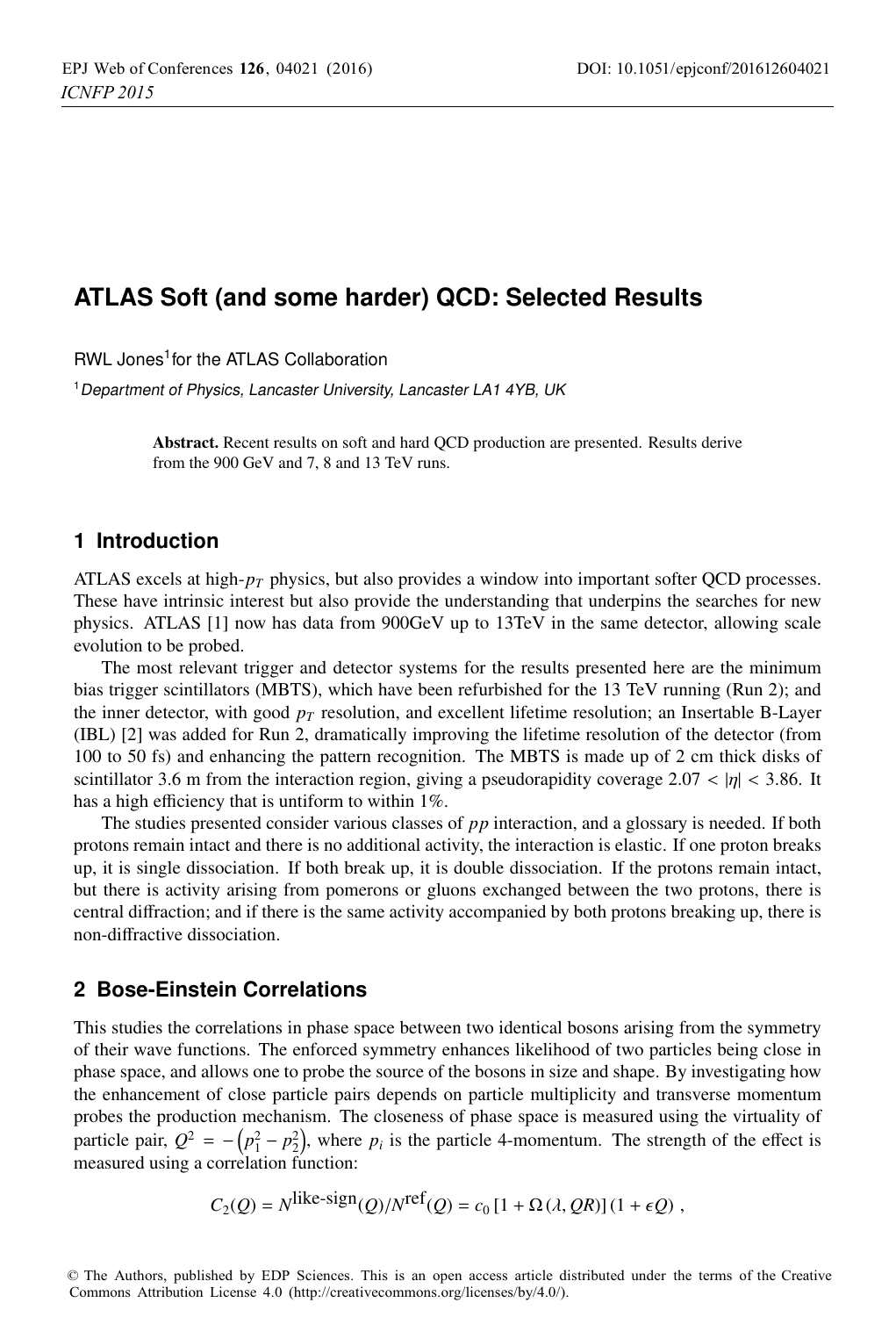where  $C_0$  is a normalisation factor,  $\epsilon$  accounts for long-range effects,  $R$  is the effective radius of the source and  $\lambda$  is the strength of the effect, being 0 for a coherent source and 1 for a chaotic source.  $N^{\text{like-sign}}(Q)$  is the number of like-sign particle pairs in a region of *Q* and the reference sample  $N^{\text{ref}}(Q)$  is the expected pair distribution without a Bose-Einstein effect. The reference sample can be formed using unlike sign particle pairs, particles from opposite hemispheres, or by mixing particles from different collisions. To remove the effect of resonances etc, the study uses the ratio

$$
R_2(Q) = C_2(Q)/C_2^{\text{Monte Carlo}}(Q),
$$

where the Monte Carlo lacks Bose Einstein correlations. A current ATLAS study [4] sees a clear Bose-Einstein signal, and extends studies to very high charged particle multiplicity events (with > 108 charged particles reconstructed); this study uses oppositely charged particles (which are overwhelmingly pions). The fits work best assuming an exponential source, but results are also produced assuming a Gaussian source to compare with earlier measurements. Looking at the fitted source strength and radius as a function of multiplicity, both are seen to be essentially independent of centre of mass energy. However, the source radius growth saturates at high multiplicity as seen in figure 1, which is the first time that this has been observed. The behaviour is consistent with pomeron-based models.



Figure 1. The source radius plotted as a function of event multiplicity [4].

The strength and radius can also be studied as a function of  $k_T = |\overline{p}_{T,1} + \overline{p}_{T,2}|/2$ . This again shows no centre-of-mass energy dependence within the uncertainties, but when broken down by multiplicity region, the source radius decreases with increasing  $k<sub>T</sub>$ , but increases with increasing multiplicity.

## **3 Two Photon Scattering**

The LHC can be an effective two-photon collider. The predictions for the expected behaviour use the Equivalent Photon Approximation with absorbtive corrections for finite proton size. For the experimental study, the channel  $\gamma \gamma \rightarrow ll$  is chosen [5]. There there is an elastic signal but dissociative backgrounds. The process  $\gamma \gamma \to (W \to l\nu)(W \to l\nu)$  is the other important background. The signal selection uses the distance of dilepton from other activity (see figure 2) and the dilepton mass to discriminate from the background.

The experimental results using the 7 TeV dataset improve on the precision of an earlier CMS result. Both in the electron and muon modes, the results agree with that earlier result, and with equivalent photon approximation predictions after absorptive corrections for finite proton size.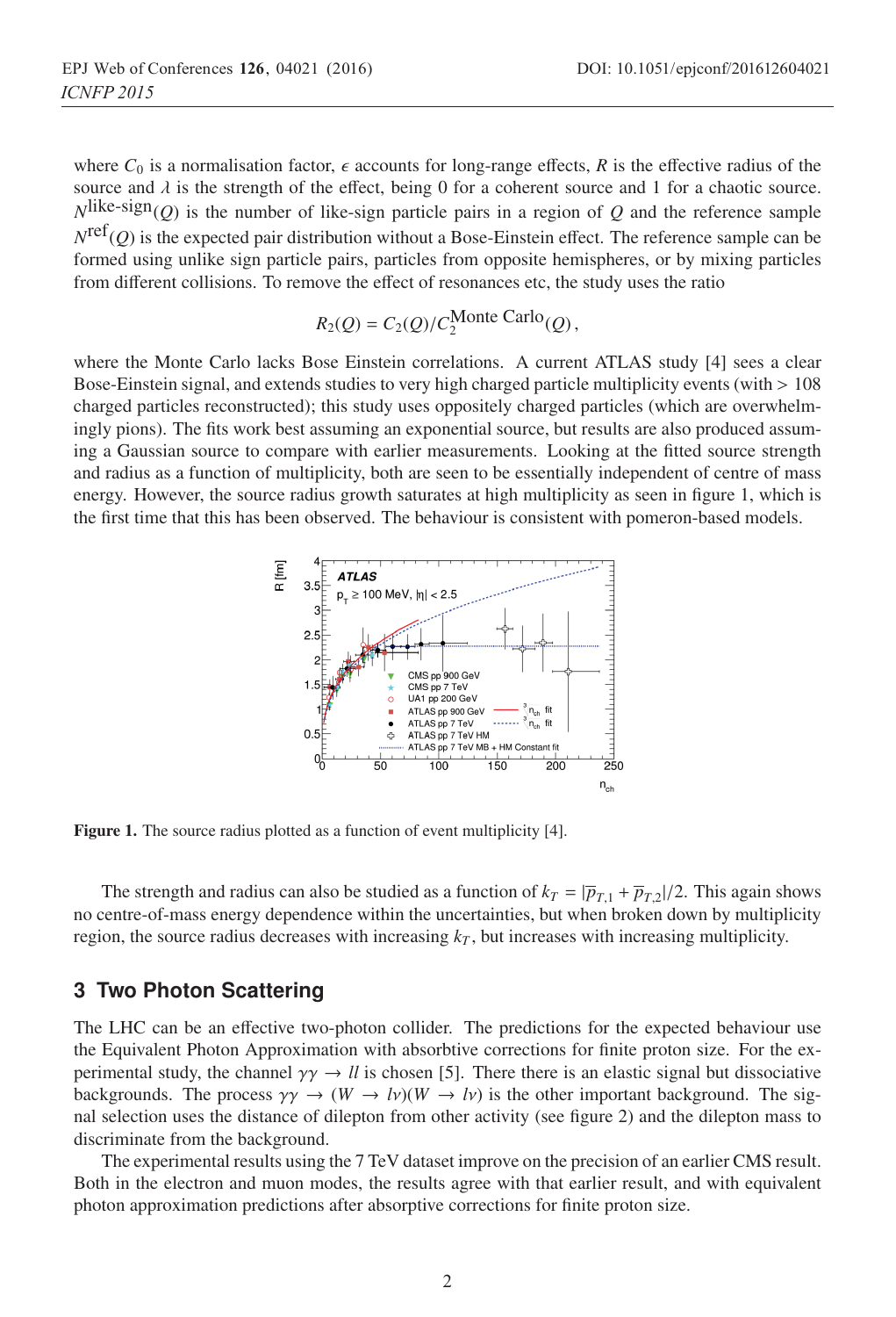

**Figure 2.** The acoplanarity in candidate  $\gamma \gamma \rightarrow \mu^+ \mu^-$  events [5].

## **4 Recent results on minimum bias events**

Unlike the harder collisions described above, soft particle production cannot be calculated from first principles. Instead, running models tuned to the data must be used. The tuning uses a wide range of measurements. Track multiplicities are now available up to 13 TeV in ATLAS. The track-based analysis [6] uses dedicated runs with low pile-up of collisions in each readout of the detector, and events with only one reconstructed vertex are selected; the 13 TeV sample had 10 million events, corresponding to an integrated luminoisty of  $169 \mu b^{-1}$ . It also employs a special version of the track reconstruction that reconstructs tracks down to 100 MeV momentum.

The differential cross-sections with respect to pseudorapidty  $\eta$  and  $p_T$  have been measured and compared to various models. Most models have a similar shape in  $\eta$  but differ in normalisation. Herwig is the exception, and gives a poor agreement with the data; it is notable for having been tuned to the underlying event data. However, most models give a good agreement over 10 orders of magnitude in  $p<sub>T</sub>$ , especially the EPOS model.

The charged particle multiplicity  $(n_{ch})$  distribution (within the  $p_T$  and  $\eta$  acceptances) have also been measured, and at low *nch* no Monte Carlo model reproduces the data well. It is notable the models that lack colour reconnection (such as QGSJET) fail to reproduce the scaling with *nch* seen in the data, see for example figure 3.

The mean charged particle multiplicity  $\langle n_{ch} \rangle$  evolution with centre-of-mass energy  $\sqrt{s}$  can also now be studied over a large energy range in a single experiment, and is well modelled except by HERWIG++.

#### **5 Recent results on the underlying event**

The underlying event is made up from all particles in the collision except those from the hard scatter. Its √*s* dependence has also been examined with the new 13 TeV data, and allows one to test the multiparton interaction modelling in various models. The technique used is to define a region sensitive to the underlying event in the plane perpendicular to the beam; this region is transverse to the direction of an object representing the hard scatter. The object used to define the hard scatter direction in the 7 TeV data is either a *Z* [7] or the leading jet [8]; for the 13 TeV data it is the leading track [9]. Either the mean charged multiplicity or the mean scalar sum of particle  $p<sub>T</sub>$  in bins of pseudorapidity and angle to the leading object can be studied. These can be studied as a function of the  $p<sub>T</sub>$  of the leading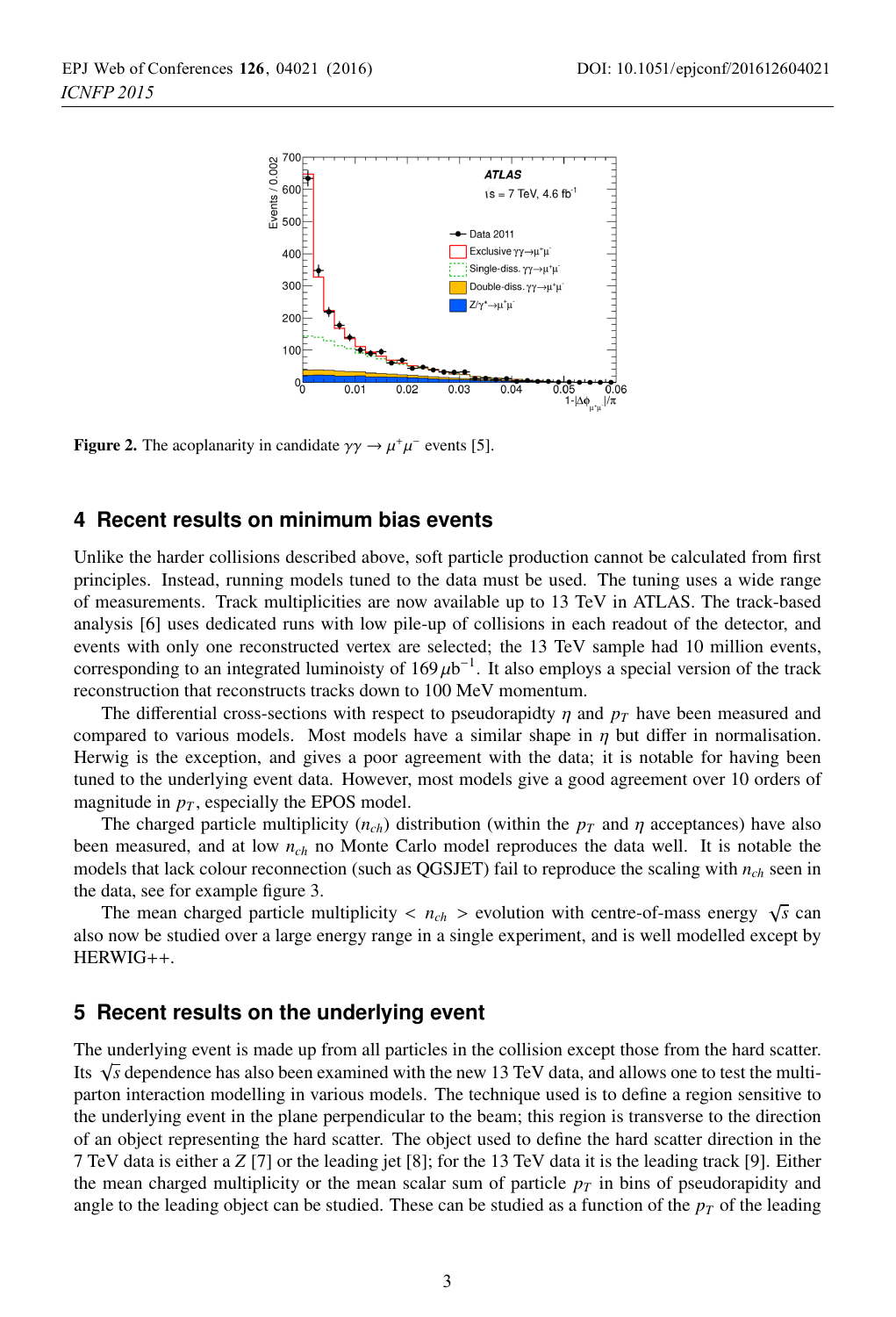

Figure 3. The multiplicity in minimum bias events as a function of pseudorapidity and track  $p_T$  [6].

object. The data are broadly compatible between hard object definitions, particularly at high- $p<sub>T</sub>$  of the leading object. The *Z* and jet measures agree particularly well at high  $p<sub>T</sub>$ , while at low  $p<sub>T</sub>$  the selections for the *Z* introduce biases.

For the 13 TeV data, the uncorrected mean scalar sum of particle  $p<sub>T</sub>$  and  $n<sub>ch</sub>$  have been studied as a function of angle to the leading object. PYTHIA tuned to the minimum bias data agrees well for a leading object  $p_T > 1$  GeV, while the best agreement is with Monte Carlos tuned to lower energy underlying event data for leading  $P_T > 5$  GeV. The mean charged multiplicity and scalar sum of particle  $p_T$  has also been studied in the transverse and 'toward' (i.e. around the leading object) regions. It is hard for models to simultaneously describe the results for these two quantities, and (in contrast to the minimum bias case) EPOS gives a poor description of the data.

#### **6 Inelastic cross-section measurements**

The total inelastic cross-section can be determined using two distinct methods. The first uses the optical theorem to relate the elastic events measured in the ALFA Roman pot detectors to the inelastic cross section [10]. The other, new, result counts the inelastic events triggering the MBTS directly with a large rapidity gap [11]. The mass of the largest of the two jets triggering the MBTS is calculated; the coverage of the MBTS imposes a fiducial requirement that this is greater than 13 GeV. Again, low pile-up data is used. The fraction of event with only hits on one side of the MBTS is used to constrain the diffractive contribution. The fiducial cross-section is found to be  $65.2 \pm 0.8$ (exp.)  $\pm 5.9$ (lum.)mb, where the luminosity uncertainty dominates. The models tend to predict a slightly higher cross-section but largely agree within the uncertainties.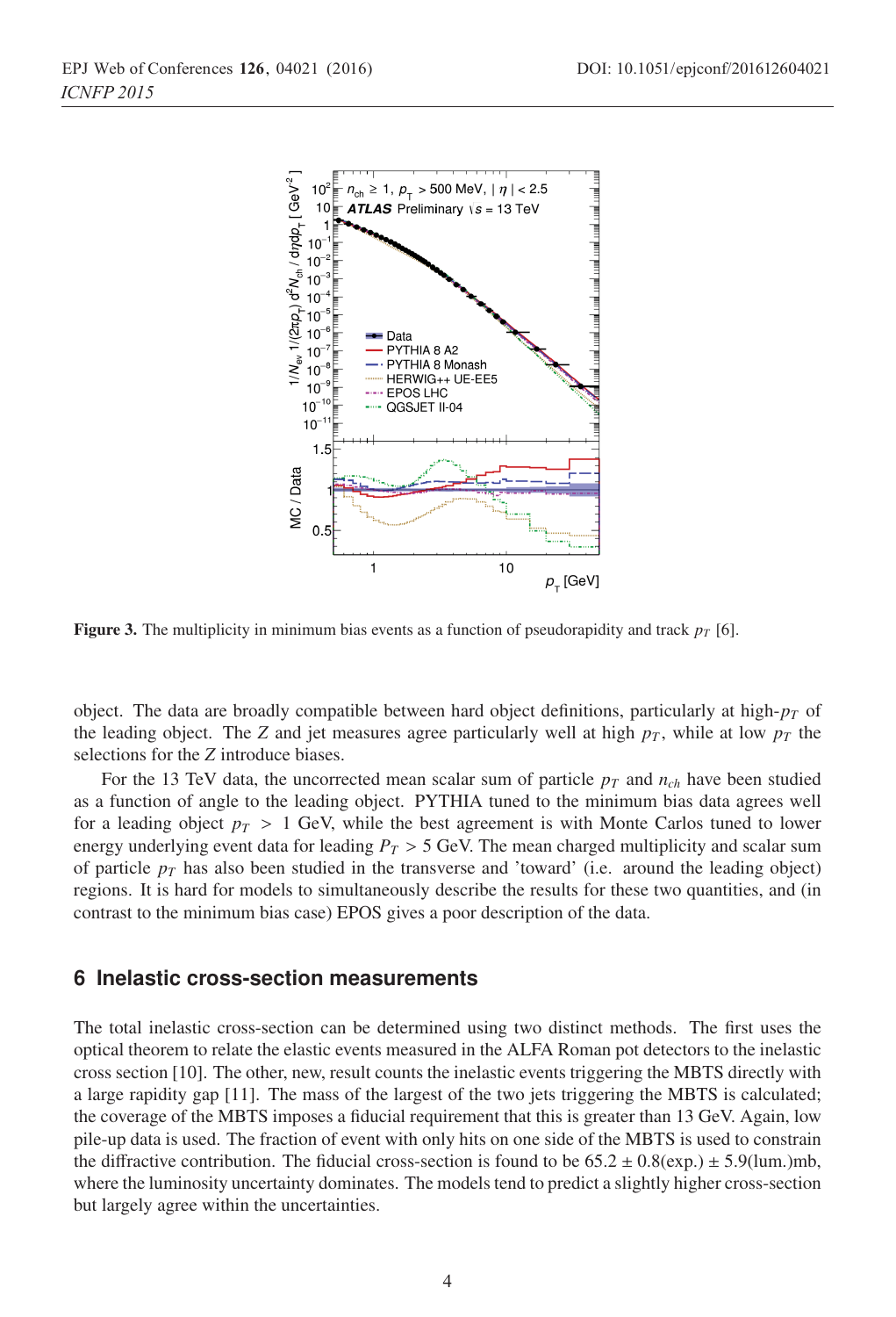## **7 Jet results**

Many results on jets, usually using the anti-kT algorithm with a cone size  $R = 0.4$  are now available for the 13 TeV results [12]. A cross-section for jets with  $|y| < 0.5$  has been measured and found to be in good agreement with Next to Leading Order calculations for various parton distribution functions. Energy-energy calculations have also been used to obtain a determination of the strong coupling [13] that is in good agreement with measurements from many other processes as shown in figure 4. Run to the *Z* pole, the result is  $\alpha_s(m_Z) = 0.1173 \pm 0.0010(\exp(\epsilon_0 t)^{+0.0063}_{-0.0020}(\text{scale}) \pm 0.0017(\text{PDF}) \pm 0.0002(\text{NPC})$ , where the last term describes the uncertainties from non-perturbative corrections.



Figure 4. The strong coupling determined from energy-energy correlations in ATLAS compared to determinations in other processes; the plot is from the additional material provided for reference [13], and can be found at https://atlas.web.cern.ch/Atlas/GROUPS/PHYSICS/PAPERS/STDM-2014-03/#auxstuff

## **References**

- [1] ATLAS Collaboration, JINST 3, S08003 (2008)
- [2] ATLAS IBL Collaboration, CERN-LHCC-2010-013 (2010) https://cds.cern.ch/record/1291633; ATLAS Collaboration, CERN-LHCC-2010-013 (2013) https://cds.cern.ch/record/1291633
- [3] ATLAS TDAQ Collaboration, JINST 9, C10020 (2014)
- [4] ATLAS Collaboration, Eur. Phys. J. C75, 466 (2015)
- [5] ATLAS Collaboration, Phys. Lett. B749, 242 (2015)
- [6] ATLAS Collaboration, CERN-EP-2016-014 (2015) arXiv:1602.01633 [hep-ex]
- [7] ATLAS Collaboration, Eur. Phys. J. C74, 3195 (2014)